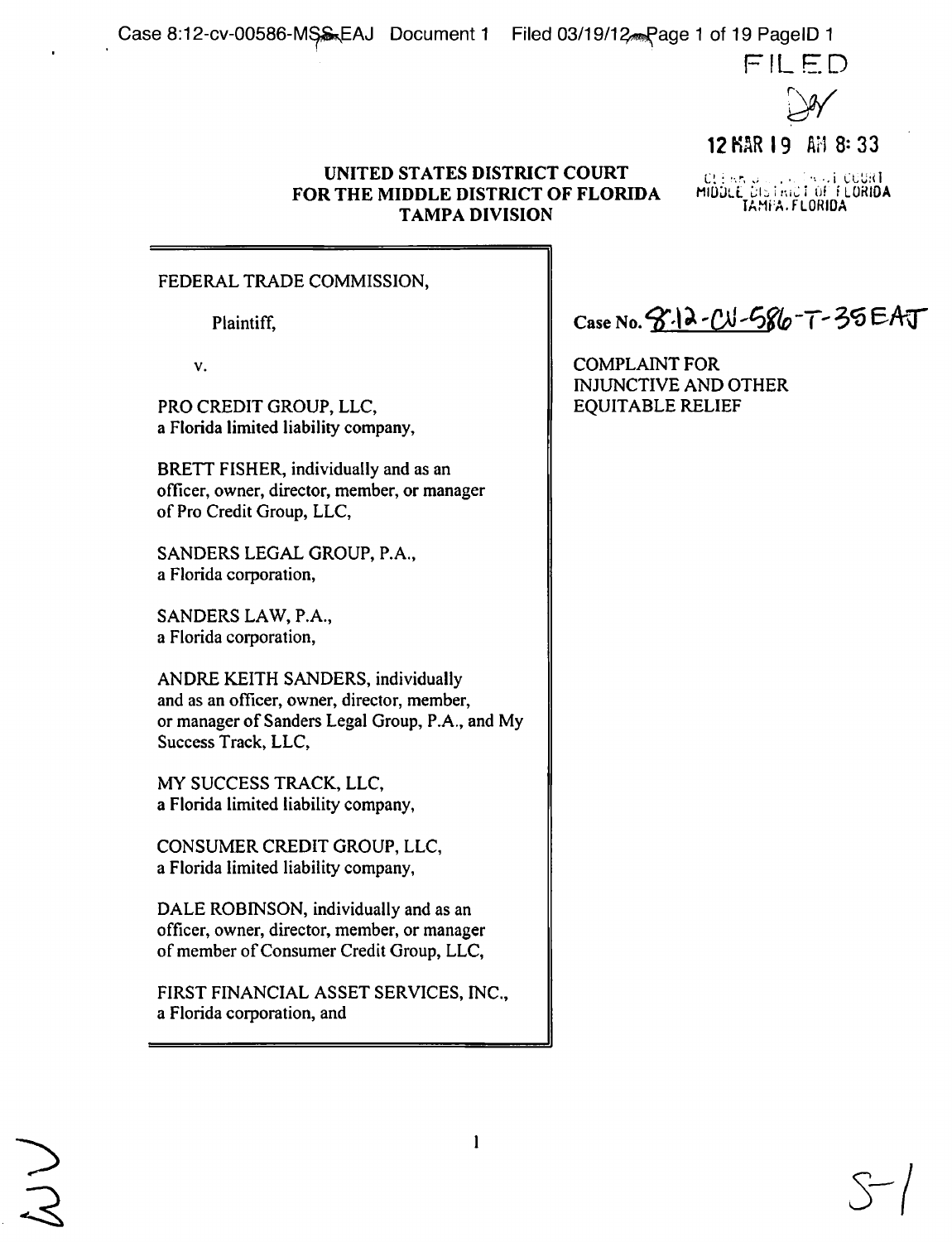WILLIAM BALSAMO, individually and as an officer, owner, director, member, or manager of Consumer Credit Group, LLC,

Defendants.

Plaintiff, the Federal Trade Commission ("FTC"), for its Complaint alleges:

I. The FTC brings this action under Sections 13(b) and 19 of the Federal Trade Commission Act ("FTC Act"), 15 U.S.C.  $\S$  53(b) and 57b, and the Telemarketing and Consumer Fraud and Abuse Prevention Act (" Telemarketing Act"), 15 U.S.C. \$ 6101 et seq., to obtain temporary, preliminary, and permanent injunctive relief, rescission or reformation of contracts, restitution, the refund of monies paid, disgorgement of ill-gotten monies, and other equitable relief for Defendants' acts or practices in violation of Section 5(a) of the FTC Act, 15 U.S.C.  $\S$  45(a) and the Telemarketing Sales Rule ("TSR"), 16 C.F.R. Part 310.

# **JURISDICTION AND VENUE**

2. This Court has subject matter jurisdiction pursuant to 28 U.S.C. §§ 1331, 1337(a), and 1345, and 15 U.S.C. §§ 45(a), 53(b), 57b, 6102(c), and 6105(b).

3. Venue is proper in this district under 28 U.S.C.  $\S$  1391(b) and (c) and 15 U.S.C.  $§$  53(b).

# PLAINTIFF

4. The FTC is an independent agency of the United States Government created by statute. 15 U.S.C.  $\S$  41-58. The FTC is charged with enforcing Section 5(a) of the FTC Act, 15 U.S.C.  $\S$  45(a), which prohibits unfair or deceptive acts or practices in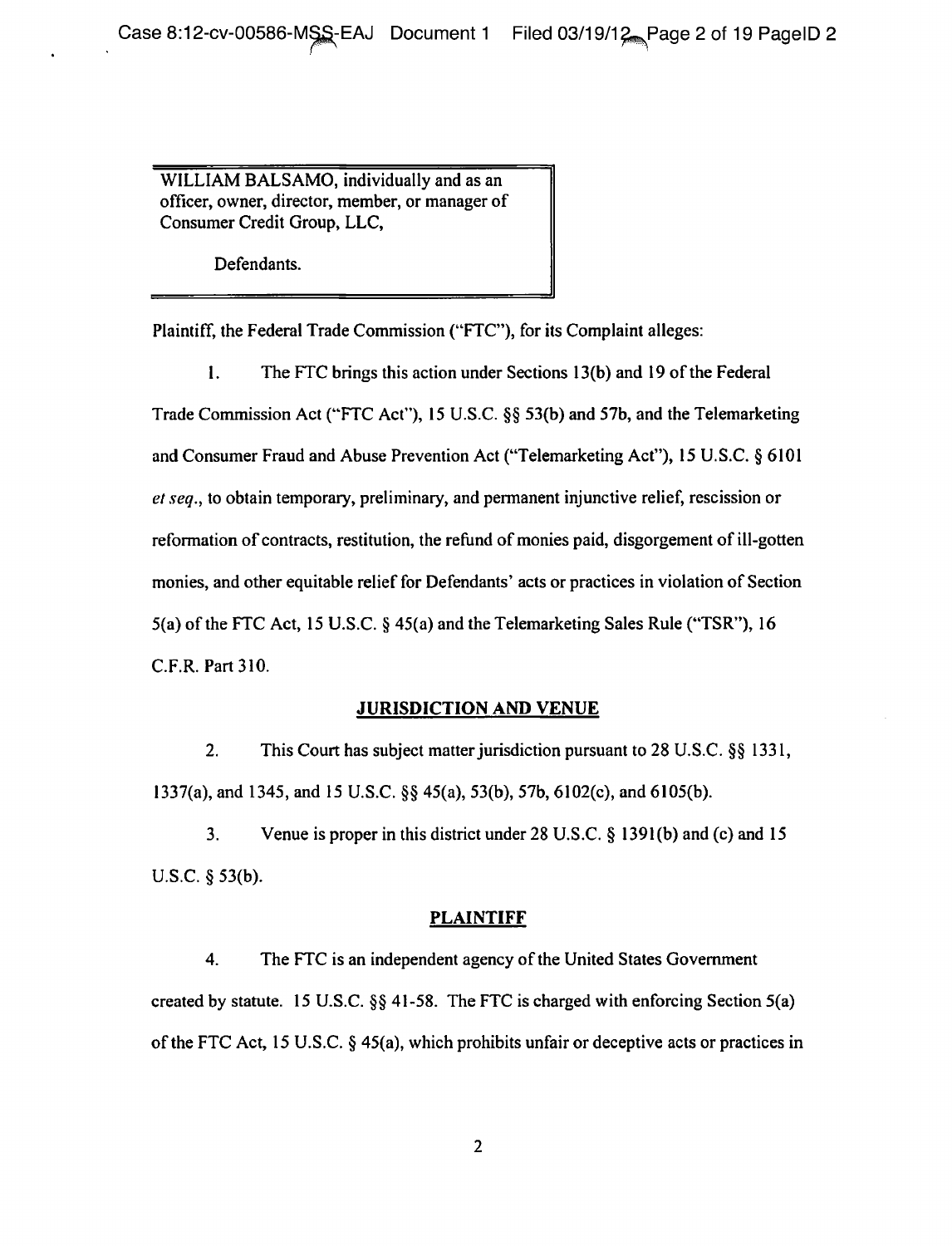or affecting commerce. Pursuant to the Telemarketing Act, 15 U.S.C. gg 6101-6108, the FTC promulgated and enforces the TSR, 16 C.F.R. Part 310, which prohibits deceptive and abusive telemarketing acts or practices.

5. The FTC is authorized to initiate federal district court proceedings, by its own attorneys, to enjoin violations of the FTC Act and the TSR, and to secure such equitable relief as may be appropriate in each case, including rescission or reformation of contracts, restitution, the refund of monies paid, and the disgorgement of ill-gotten monies. 15 U.S.C. §§ 53(b), 56(a)(2)(A)-(B), 57b, 6102(c), and 6105(b).

#### **DEFENDANTS**

6. Defendant Pro Credit Group, LLC ("PCG") is a Florida limited liability company with its principal place of business at 601 Cleveland Street, Suite 390, Clearwater, FL 33755. PCG transacts or has transacted business in this district and throughout the United States.

7. Defendant Brett Fisher is the sole corporate manager of PCG. At all times material to this Complaint, acting with knowledge, alone or in concert with others, he has formulated, directed, controlled, had the authority to control, or participated in the acts and practices of PCG, Sanders Legal Group, P.A., My Success Track, LLC, and Consumer Credit Group, LLC, including the acts and practices set forth in this Complaint. Defendant Fisher, in connection with the matters alleged herein, transacts or has transacted business in this district and throughout the United States.

8. Defendant Sanders Legal Group, P.A. ("Sanders Legal") is a Florida corporation with its primary place of business at 601 Cleveland Street, Suite 390,

 $\mathbf{3}$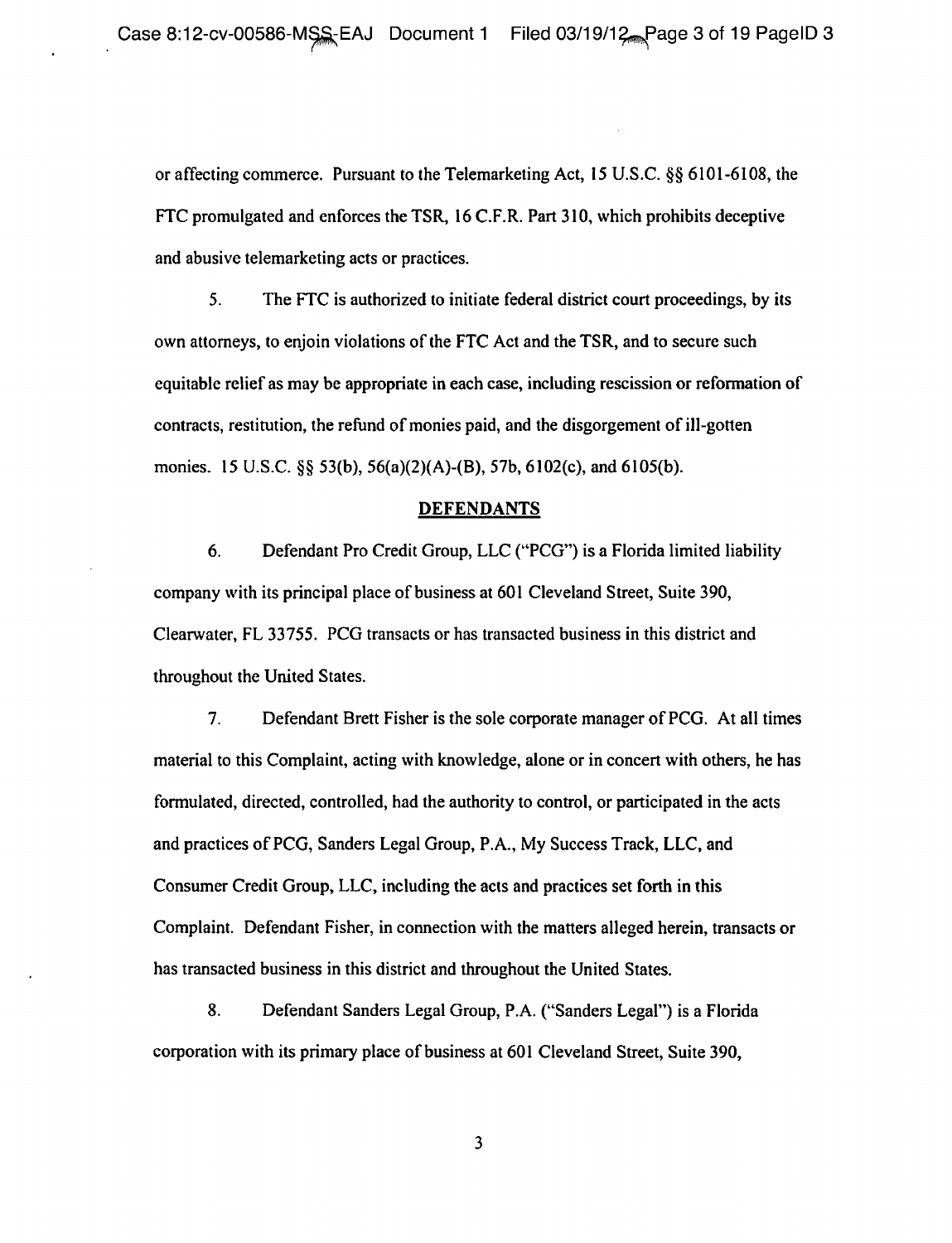Clearwater, FL 33755. Sanders Legal transacts or has transacted business in this district and throughout the United States.

9. Defendant Sanders Law, P.A. is a Florida corporation with its primary place of business at 5922  $9<sup>th</sup>$  Avenue North, Suite C,  $2<sup>nd</sup>$  Floor, St. Petersburg, FL 33710. Sanders Law, P.A. transacts or has transacted business in this district and throughout the United States.

10. Defendant My Success Track, LLC ("MST") is a Florida limited liability company with its principal place of business at 601 Cleveland Street, Suite 390, Clearwater, Florida 33755. MST transacts or has transacted business in this district and throughout the United States.

11. Defendant Andre Keith Sanders is the President and sole officer of Sanders Legal and Sanders Law, P.A. He also has been a corporate manager of MST. At all times material to this Complaint, acting with knowledge, alone or in concert with others, he has formulated, directed, controlled, had the authority to control, or participated in the acts and practices of Sanders Legal, Sanders Law, P.A., and MST, including the acts and practices set forth in this Complaint. Defendant Sanders, in connection with the matters alleged herein, transacts or has transacted business in this district and throughout the United States.

12. Defendant Consumer Credit Group, LLC ("CCG") is a Florida limited liability company with its principal place of business at 2300 Tall Pines Drive, #125, Largo, FL 33771. CCG transacts or has transacted business in this district and throughout the United States,

 $\overline{\mathbf{4}}$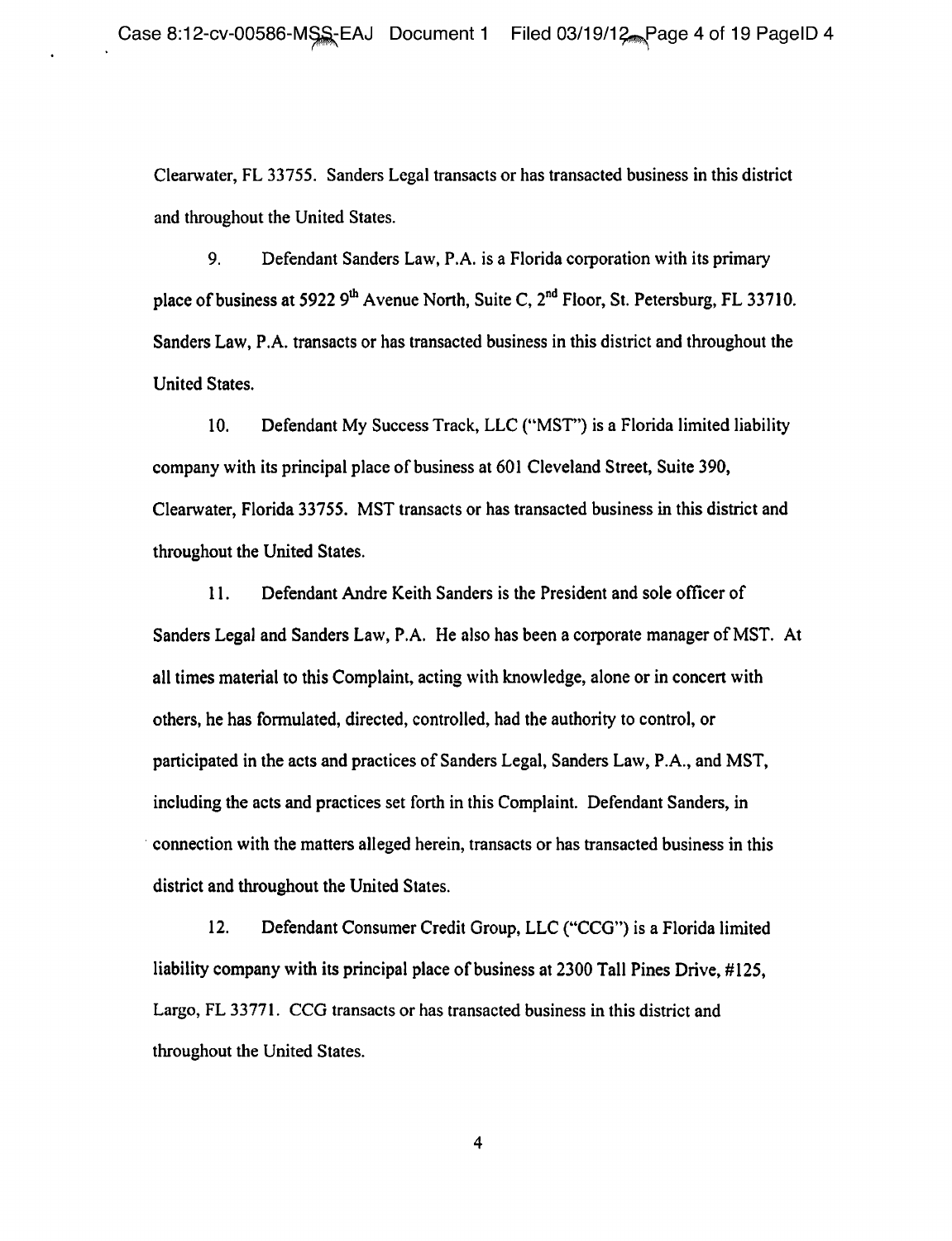13. Defendant Dale Robinson is a corporate manager of CCG and has held himself out as the President of CCG. At all times material to this Complaint, acting with knowledge, alone or in concert with others, he has formulated, directed, controlled, had the authority to control, or participated in the acts and practices of CCG, including the acts and practices set forth in this Complaint. Defendant Robinson, in connection with the matters alleged herein, transacts or has transacted business in this district and throughout the United States.

14. Defendant First Financial Asset Services, Inc. ("First Financial") is a Florida corporation with its principal place of business at 10220 US 19, Suite 420, Port Richey, FL 34668. First Financial transacts or has transacted business in this district and throughout the United States.

15. Defendant William Balsamo is President of First Financial. At all times material to this Complaint, acting with knowledge, alone or in concert with others, he has formulated, directed, controlled, had the authority to control, or participated in the acts and practices of First Financial, including the acts and practices set forth in this Complaint. Defendant Balsamo, in connection with the matters alleged herein, transacts or has transacted business in this district and throughout the United States.

#### COMMERCE

16. At all times material to this Complaint, Defendants have maintained a substantial course of trade in or affecting commerce, as "commerce" is defined in Section 4 of the FTC Act, 15 U.S.C. § 44.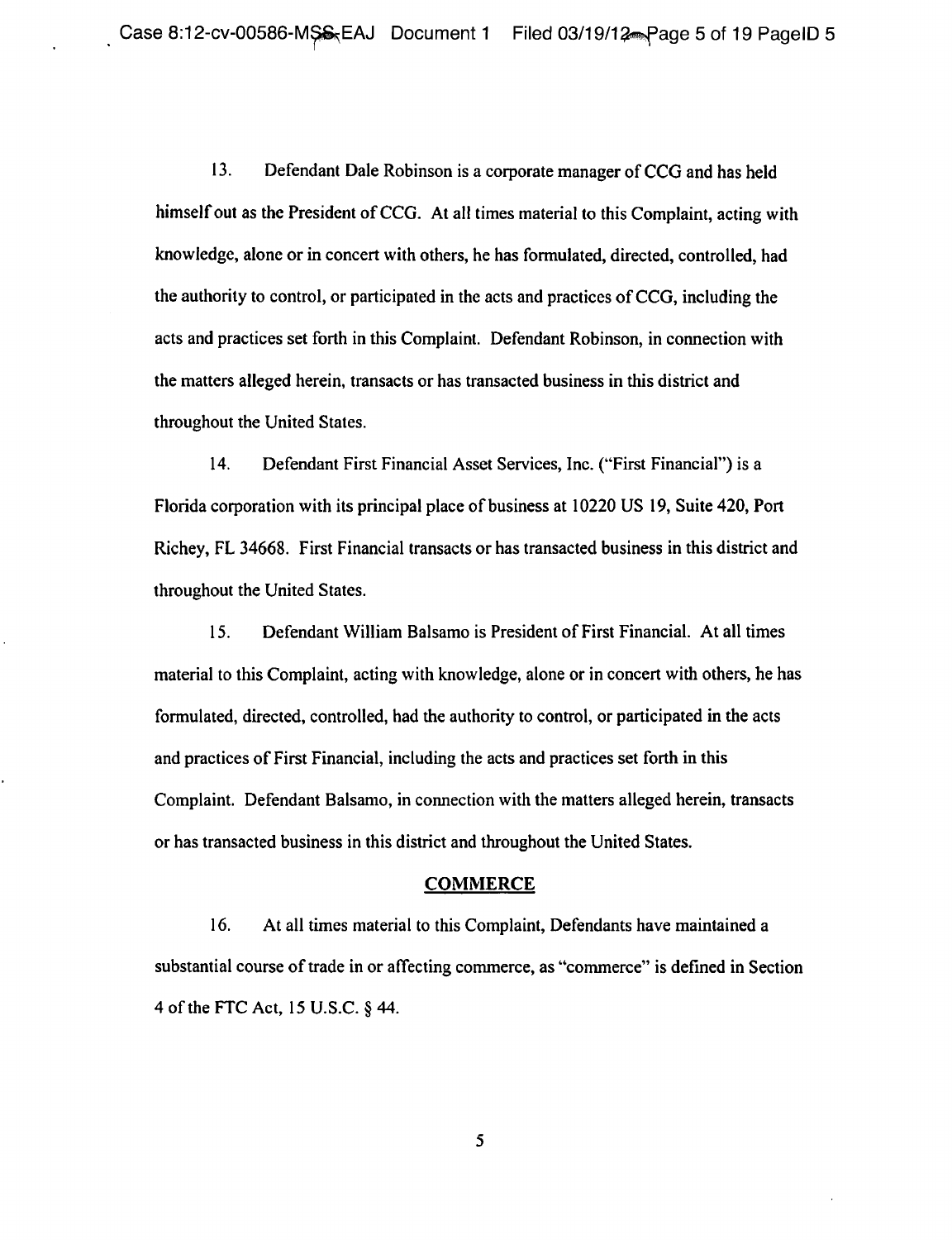#### **COMMON ENTERPRISE**

17. Defendants PCG, Sanders Law, P.A., MST, CCG, and First Financial have operated as a common enterprise while engaging in the deceptive acts and practices and other violations of law alleged below. Defendants have conducted the business practices described below through an interrelated network of companies that have shared business functions, office locations, phone numbers, and advertising, and that held themselves out to consumers as the same company. Because these defendants have operated as a common enterprise, each of them is jointly and severally liable for the acts and practices alleged below. Defendants Fisher, Sanders, Robinson, and Balsamo have formulated, directed, controlled, had the authority to control, or participated in the acts and practices of PCG, Sanders Law, P.A., MST, CCG, and First Financial that constitute the common enterprise.

# **DEFENDANTS' UNFAIR AND DECEPTIVE BUSINESS ACTIVITIES** Debt Processing Activities

18. From approximately January 2010 to at least August 2011, Defendants PCG, Fisher, Sanders Legal, and Sanders (collectively, "Debt Processing Defendants"), working closely with overseas call centers, engaged in a scheme to defraud consumers through the processing of payments for debts that consumers do not actually owe, or that are never applied to consumers' real debts. The scheme targeted consumers who had previously applied for or received loans from online payday loan companies.

19. Callers based overseas contacted consumers and told them that they were delinquent on a payday loan or another debt.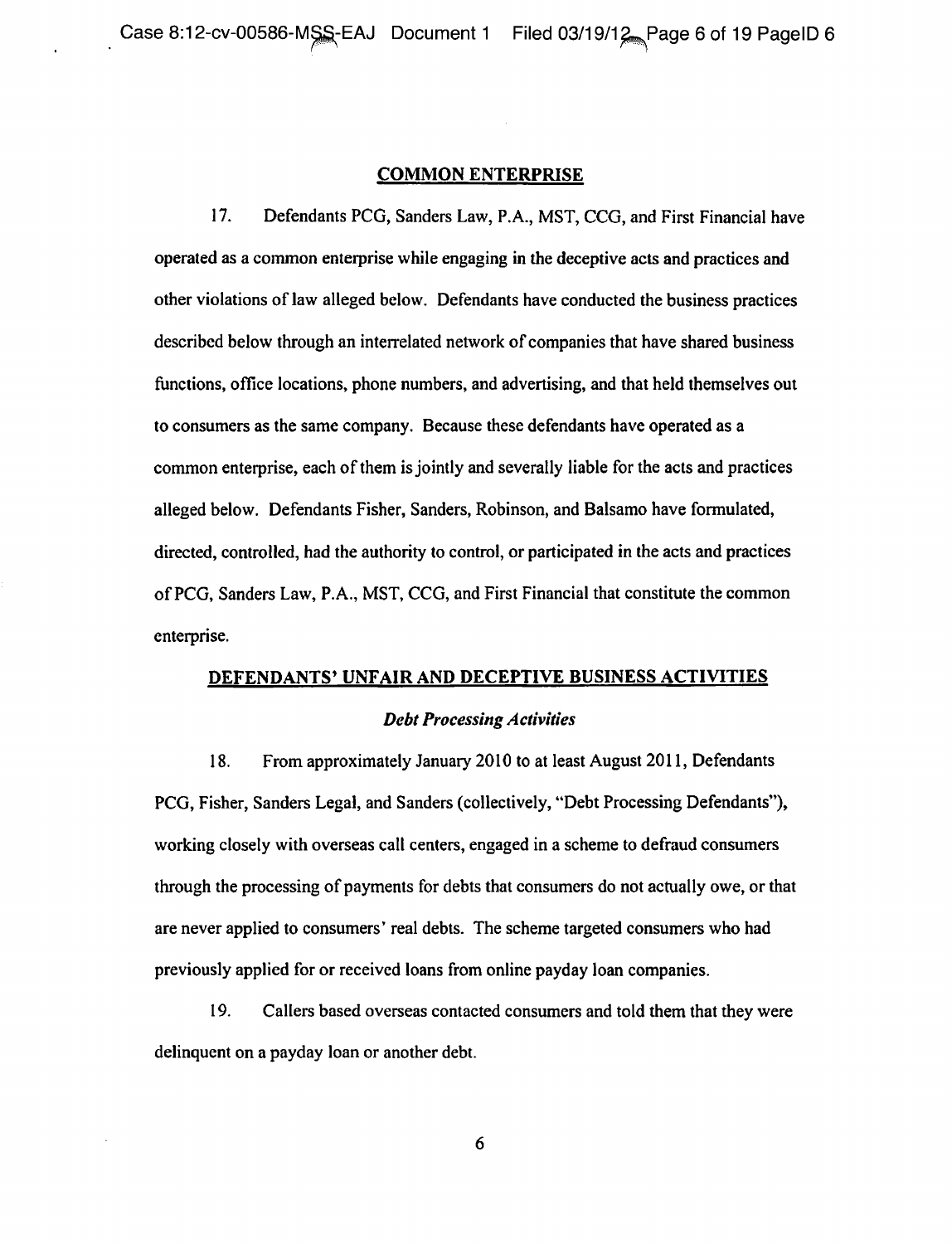20. Callers often claimed that they were law enforcement officers or lawyers, or affiliated with law enforcement authorities.

21. Callers further threatened consumers they would face arrest or legal action if they failed to pay immediately.

22. In numerous instances, the callers possessed consumers' private personal information, such as their Social Security Numbers or addresses, and recited such information, convincing consumers that they were legitimate debt collectors and that consumers must pay the purportedly delinquent debts.

23. Many consumers paid the purported debts as instructed because they were afraid of the threatened repercussions of failing to pay.

24. Once consumers agreed to pay, Debt Processing Defendants processed such payments through merchant accounts they controlled under the name Sanders Legal Group. The payments appeared on consumers' bank and credit card statements with the billing descriptor "Sanders Legal Group" or a similar name, and a phone number associated with Sanders Legal. Sanders Legal also mailed receipts to consumers reflecting their payments.

25. Many consumers attempted to obtain refunds from Debt Processing Defendants by calling the phone number associated with Sanders Legal Group on the billing descriptor and receipt. In some instances, representatives of Sanders Legal were abusive toward consumers who requested refunds.

26. Debt Processing Defendants processed at least \$5 million in bogus charges for overseas debt collectors.

 $\overline{7}$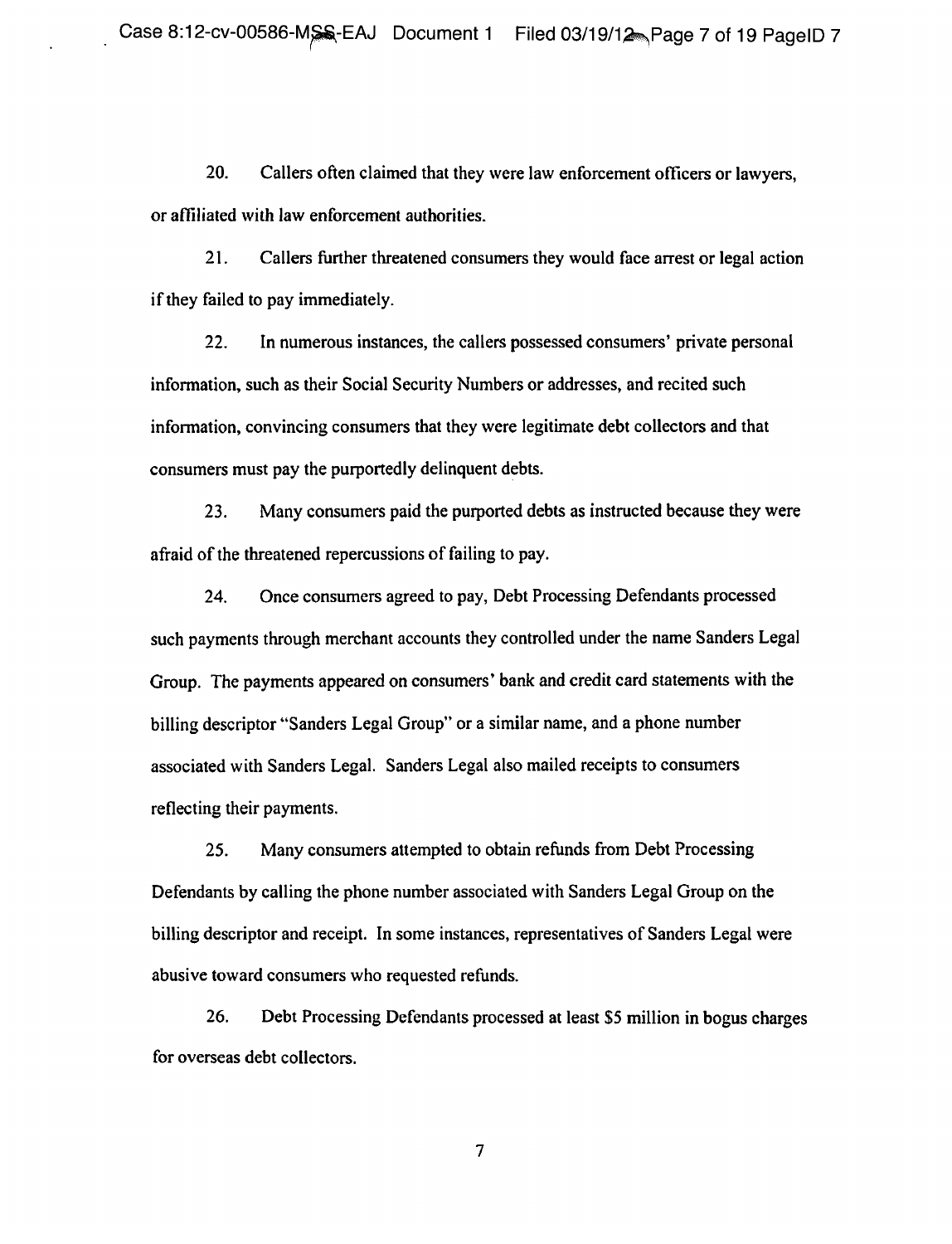27. Debt Processing Defendants fielded complaints from consumers about the abusive practices of the overseas callers, including that they posed as attorneys and called consumers repeatedly. Consumers also complained that they did not owe the money sought by the callers.

28. Debt Processing Defendants were notified of and responded to consumer complaints filed with the Better Business Bureau of Clearwater, Florida. In these complaints, consumers reported that callers threatened to arrest or file legal actions against them if they did not pay alleged debts immediately. Consumers also complained that they did not owe the money the callers sought and that the money they paid was not applied to the debts they did owe, as the callers claimed it would be.

29. In August, 2010, Debt Processing Defendants were contacted by a U.S. Secret Service agent conducting a criminal investigation stemming from complaints from consumers charged by Sanders Legal after receiving threatening telephone calls. According to the agent, during these calls, consumers were threatened with arrest and/or legal action if they did not immediately make payments on fictitious loans.

30. Despite knowledge of consumer complaints and of a criminal investigation, Debt Processing Defendants continued processing debt payments for overseas debt collectors without contracts or other proof demonstrating the debt collectors' rights to collect the debts.

31. Ba sed on the information in Paragraphs 27 through 30, Debt Processing Defendants knew or should have known that the payments they processed were for debts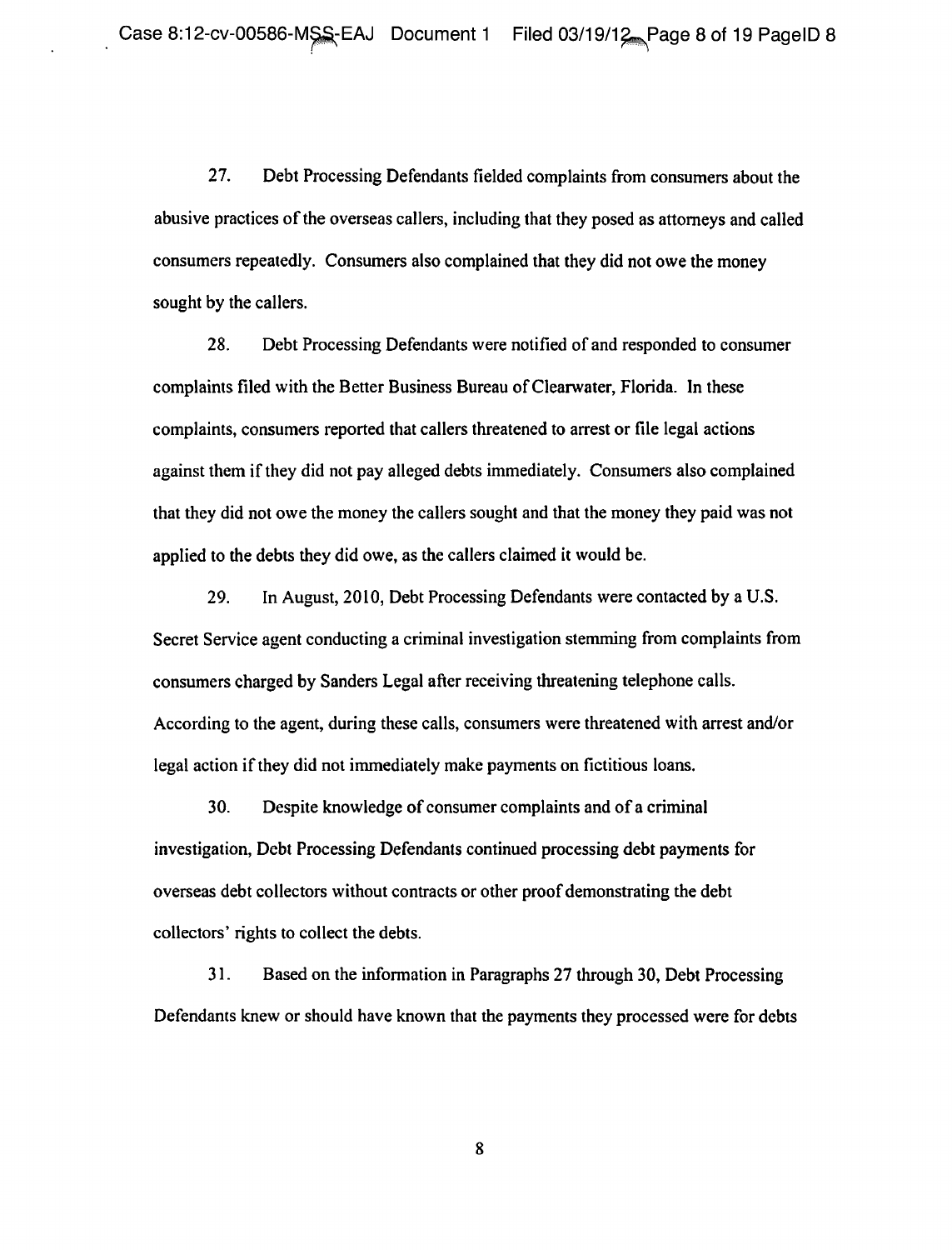that consumers did not owe or that the payments they processed were not applied to debts consumers actually owed.

32. Despite their knowledge of the overseas callers' abusive practices, Debt Processing Defendants continued processing payments consumers made in response to these practices for months.

#### **Interest Rate Reduction Activities**

33. Since at least January 2010, Defendants **PCG,** Fisher, Sanders Law, P.A., MST, Sanders, CCG, Robinson, First Financial, and Balsamo (collectively, "Interest Rate Reduction Defendants") have engaged in a scheme to defraud consumers by selling them a service that purports to lower the interest rates on consumers' debts.

34. Interest Rate Reduction Defendants contact consumers using outbound telephone calls. During these calls, telemarketers state that they are calling on behalf of CCG or **First** Financial and claim they will negotiate directly with consumers' creditors to reduce consumers' interest rates. The telemarketers routinely promise that they will obtain specific, substantially lower, interest rates for consumers, such as "3%," "6 to 9%," or interest rates in **the** "single digits". They further promise that consumers will realize a minimum amount of savings — typically, thousands of dollars — and that such savings will occur within a specific timeframe, generally within 3 months.

35. Int erest Rate Reduction Defendants' telemarketers also state that consumers who sign up for interest rate reduction services will receive assistance from personal financial consultants.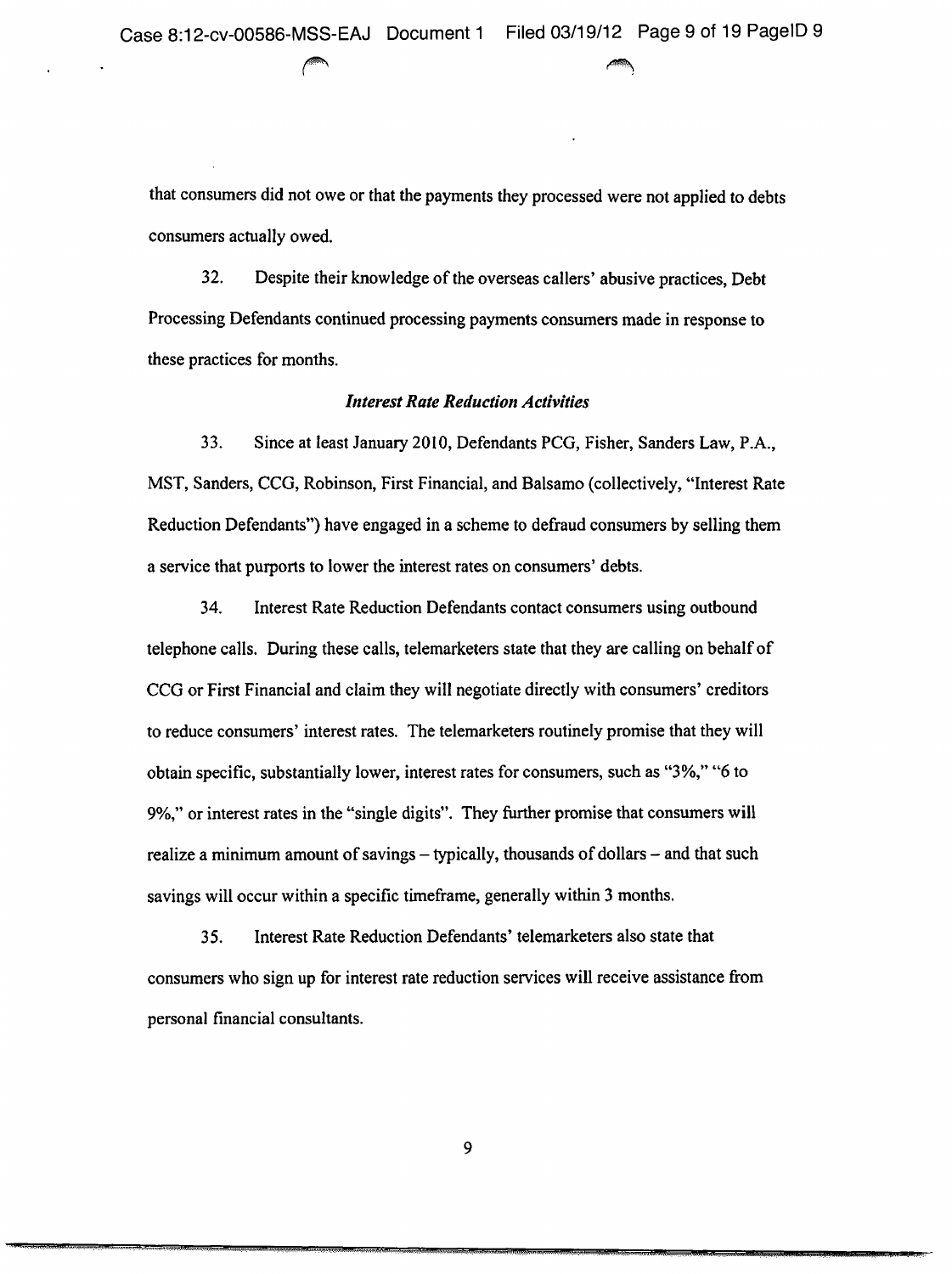36. Additionally, in many instances, the telemarketers state that if consumers do not see the promised results they will receive full refunds.

37. Interest Rate Reduction Defendants generally charge between \$695 and \$995 for their negotiation service and consumers must pay the entire fee before receiving any services.

38. After consumers pay the fee, Interest Rate Reduction Defendants send consumers a package of documents that typically includes some or all of the following:

a. A welcome letter on the letterhead of the "Law Office of Sanders" Law, P.A." that claims they will "help you take the first steps toward lowering your interest rates and getting out of debt 3 to 5 times faster" because they "work with your credit card companies to help lower your interest rates . . .";

b. A flier for "My Success Track," a company that purports to provide legal, financial, and other services;

c. A "Mission Statement" that states that if the company does "not provide a substantial savings in interest and finance charges, you will receive a full refund and still get to keep the rates that we negotiated on your behalf';

d. A flier entitled "Frequently Asked Questions" that states: "We simply and aggressively negotiate with your creditor(s) to provide you lower interest rates!"; and

e. A flier with customer testimonials, such as: "With the service my consultant was able to get two of my accounts to 0% interest."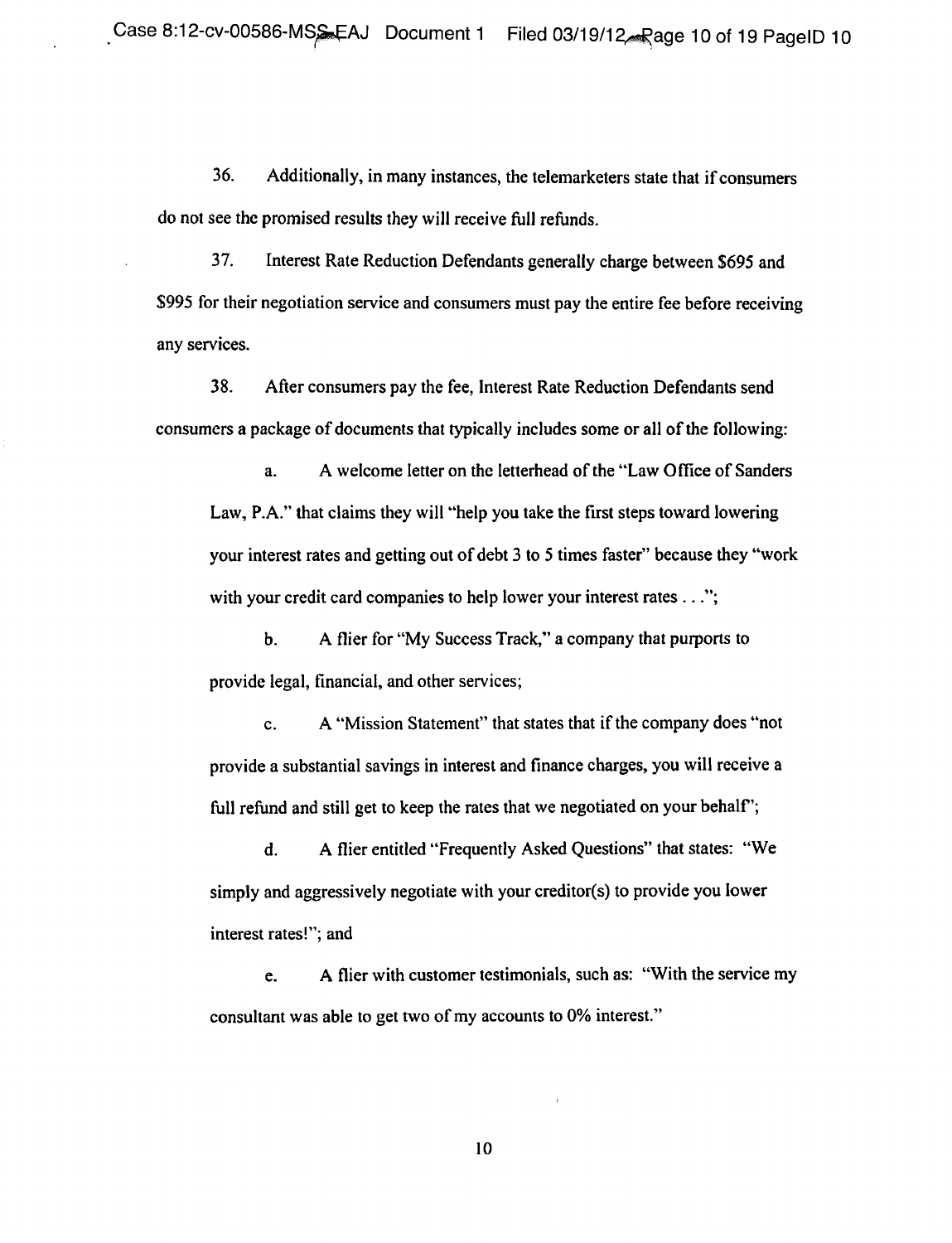39. The package also includes an "Account Information Form" and a "Client" Data File and Authorization Letter." Consumers complete the first form by providing detailed information about their outstanding debts, including mortgages, student loans, medical bills, and credit cards. By signing the second form, consumers give Interest Rate Reduction Defendants permission to communicate with their creditors "for the sole purpose of negotiating lower interest rates,"

40. Consumers who complete and return the Account Information Form receive in the mail a "customized budget plan." The "plan" does not reflect the promised lower interest rates. Rather, it contains only the commonsense advice that paying more than the minimum monthly payments results in paying off debts more quickly than simply continuing to make minimum monthly payments.

41. Despite their promises on the phone and in the mailed materials, in numerous instances, Interest Rate Reduction Defendants do not negotiate lower interest rates for consumers, nor do they even attempt to do so. Indeed, some consumers learn from their credit card companies that Interest Rate Reduction Defendants never contacted them. Accordingly, consumers also do not save thousands of dollars from Interest Rate Reduction Defendants' negotiations, as promised.

42. Many consumers who attempt to contact Interest Rate Reduction Defendants to complain and seek refunds encounter obstacles such as busy signals, messages stating that the call is "out of range," or no answer. When consumers are able to leave messages, their calls often are not returned.

 $\mathbf{11}$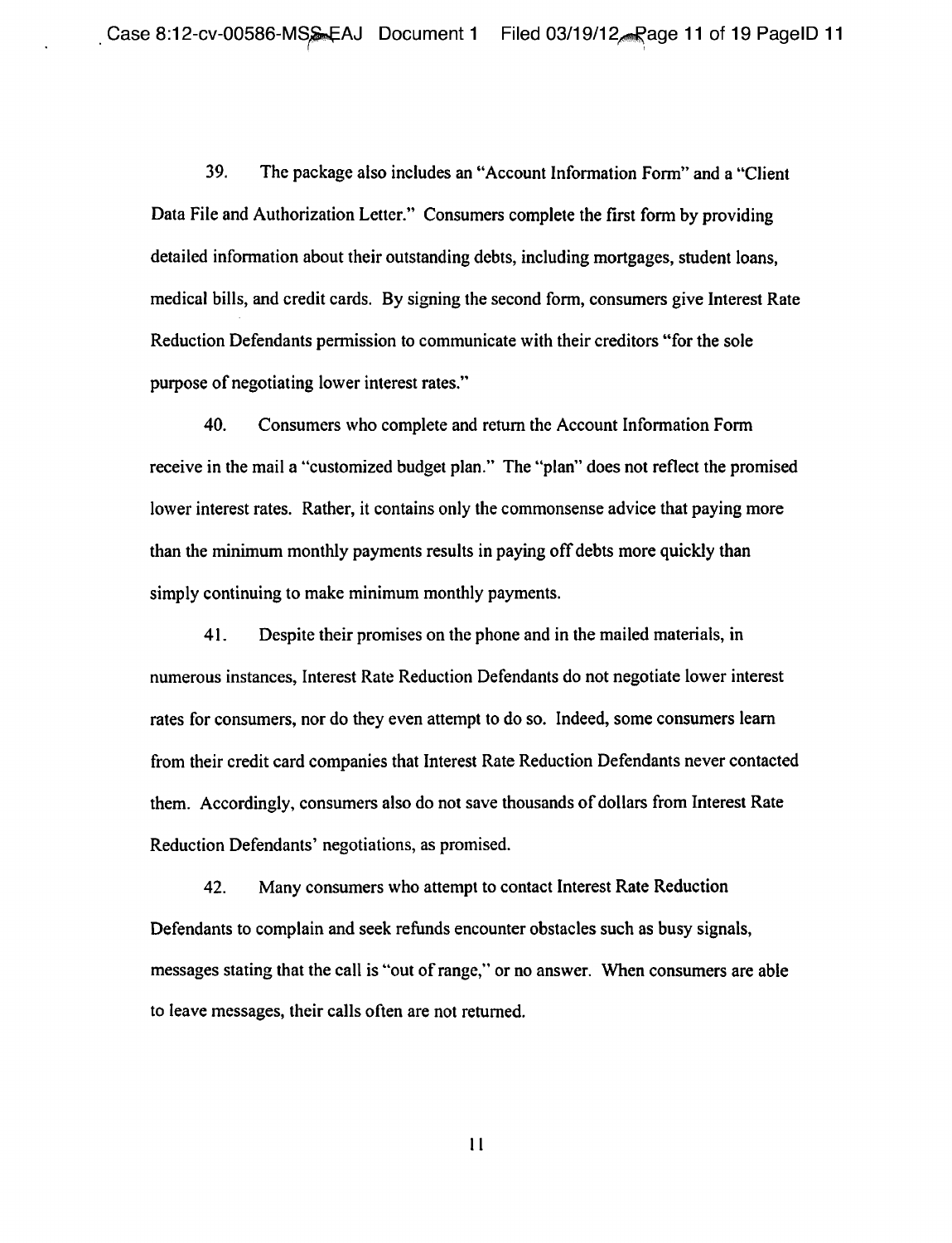43. Those few consumers who finally speak to representatives typically are told to wait a few more months to see results or that the debt "plan" was actually what Interest Rate Reduction Defendants promised to provide consumers, not lower interest rates. Consumers are unable to speak with, or even learn the identities of, their so-called personal financial consultants.

44. Even when consumers wait longer to see results, the Interest Rate Reduction Defendants fail to negotiate lower interest rates.

45. Interest Rate Reduction Defendants deny many consumers the full refunds they promise. In many instances, consumers only receive refunds after making repeated requests to the Interest Rate Reduction Defendants or after complaining to, or threatening to complain to, the Better Business Bureau or law enforcement authorities. Of those consumers who do receive refunds, many receive only half of their initial payment or less.

#### **VIOLATIONS OF THE FTC ACT**

46. Section 5(a) of the FTC Act, 15 U.S.C.  $\S$  45(a), prohibits "unfair or deceptive acts or practices in or affecting commerce."

47. An act or practice is unfair if it causes or is likely to cause substantial injury to consumers that is not reasonably avoidable by consumers and is not outweighed by countervailing benefits to consumers or competition. 15 U.S.C.  $\S$  45(n).

48. Misrepresentations or deceptive omissions of material fact constitute deceptive acts or practices prohibited by Section  $5(a)$  of the FTC Act, 15 U.S.C. § 45(a).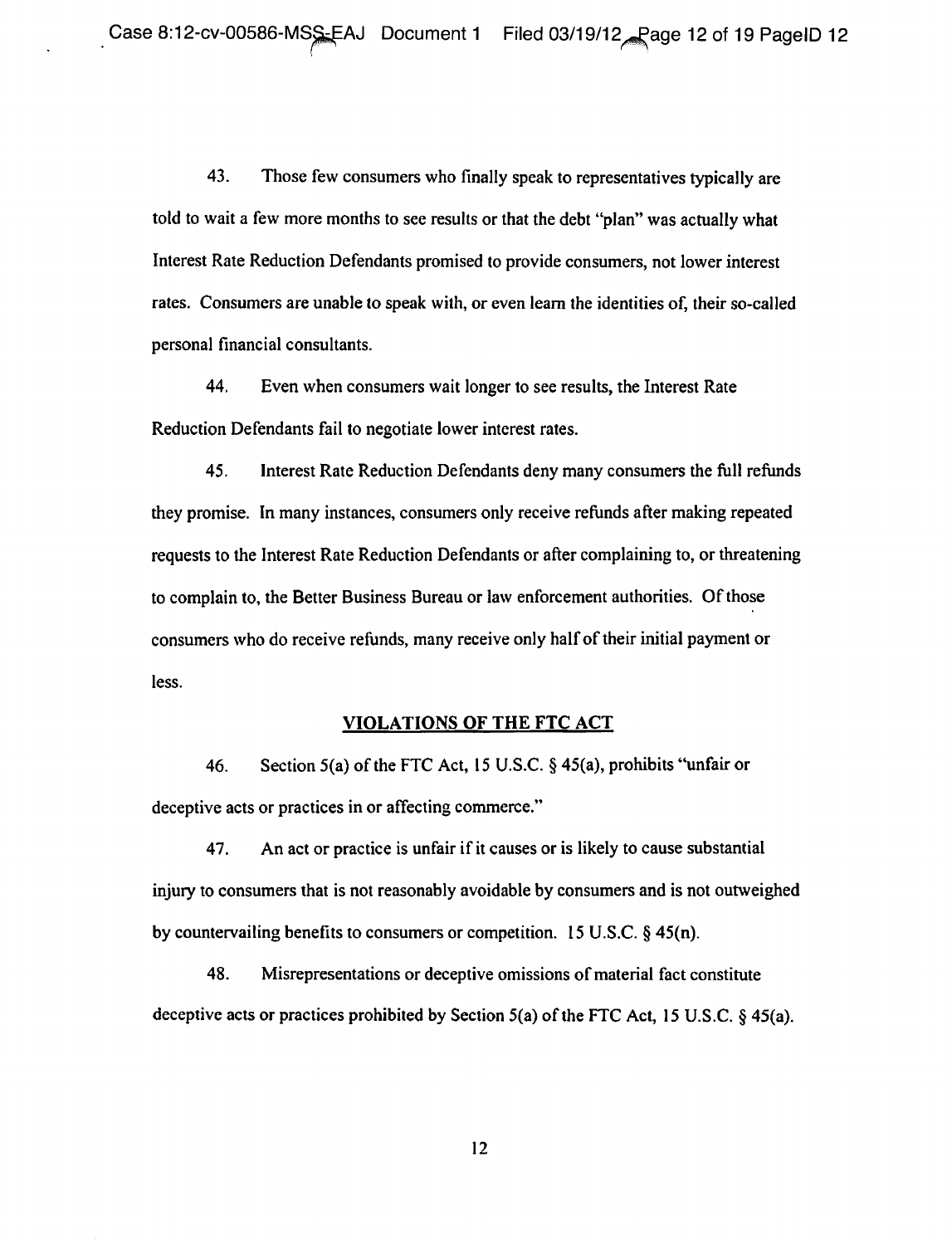#### **COUNT ONE**

# **Unfair Acts or Practices of Debt Processing Defendants**

49. In numerous instances, Debt Processing Defendants' acts and practices in connection with processing payments for debts consumers did not owe, or that were not applied to consumers' real debts, as discussed in Paragraphs 18 to 32, have caused or are likely to have caused substantial injury to consumers which is not reasonably avoidable by consumers themselves and which is not outweighed by countervailing benefits to consumers or competition.

50. Therefore, Debt Processing Defendants' acts and practices, as described in Paragraph 49, are unfair and violate Section  $5(a)$  of the FTC Act, 15 U.S.C.  $\S$  45(a).

### **COUNT TWO**

#### **Deceptive Acts or Practices of Interest Rate Reduction Defendants**

51, In numerous instances, in connection with the advertising, marketing, promotion, offering for sale, or sale of interest rate reduction services, Interest Rate Reduction Defendants have represented, directly or indirectly, expressly or by implication, that:

a. They will negotiate lower interest rates for consumers within a few months;

b. Consumers will save thousands of dollars as a result of Interest Rate Reduction Defendants' negotiations;

c. Consumers will receive assistance from personal financial consultants; and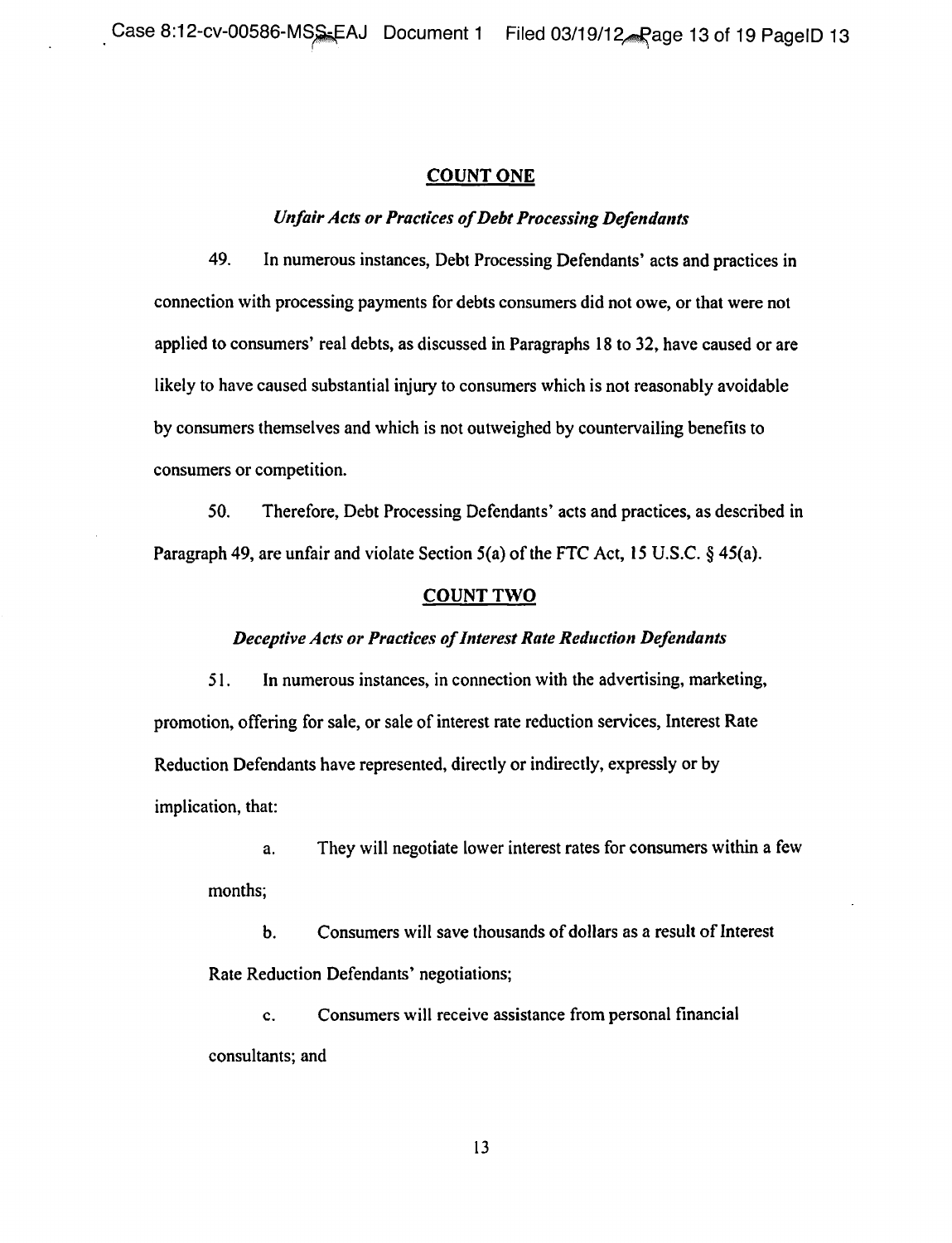d. Consumers will receive full refunds.

52. In truth and in fact, in numerous of these instances, Interest Rate Reduction Defendants do not negotiate lower interest rates for consumers within a few months; consumers do not save thousands of dollars as a result of Interest Rate Reduction Defendants' negotiations, consumers do not receive assistance from personal financial consultants, and dissatisfied consumers do not receive full refunds.

53. Therefore, Interest Rate Reduction Defendants' practices, as set forth in Paragraphs 51 and 52, constitute deceptive acts or practices in violation of Section 5(a) of the FTC Act,  $15$  U.S.C.  $\S$  45(a).

#### **THE TELEMARKETING SALES RULE**

54. Congress directed the FTC to prescribe rules prohibiting abusive and deceptive telemarketing acts or practices pursuant to the Telemarketing Act, 15 U.S.C. g) 6101-6108. The FTC adopted the original Telemarketing Sales Rule in 1995, and extensively amended it in 2003 and 2010. 16 C.F.R. Part 310.

55. The 2010 amendments to the TSR were intended, in part, to curb deceptive and abusive practices in the telemarketing of debt relief services. These amendments prohibit requesting or receiving payment of any fee or consideration for any debt relief service until and unless, among other things:

a. The seller or telemarketer has renegotiated, settled, reduced, or otherwise altered the terms of at least one debt pursuant to a settlement agreement, debt management plan, or other such valid contractual agreement executed by the customer; and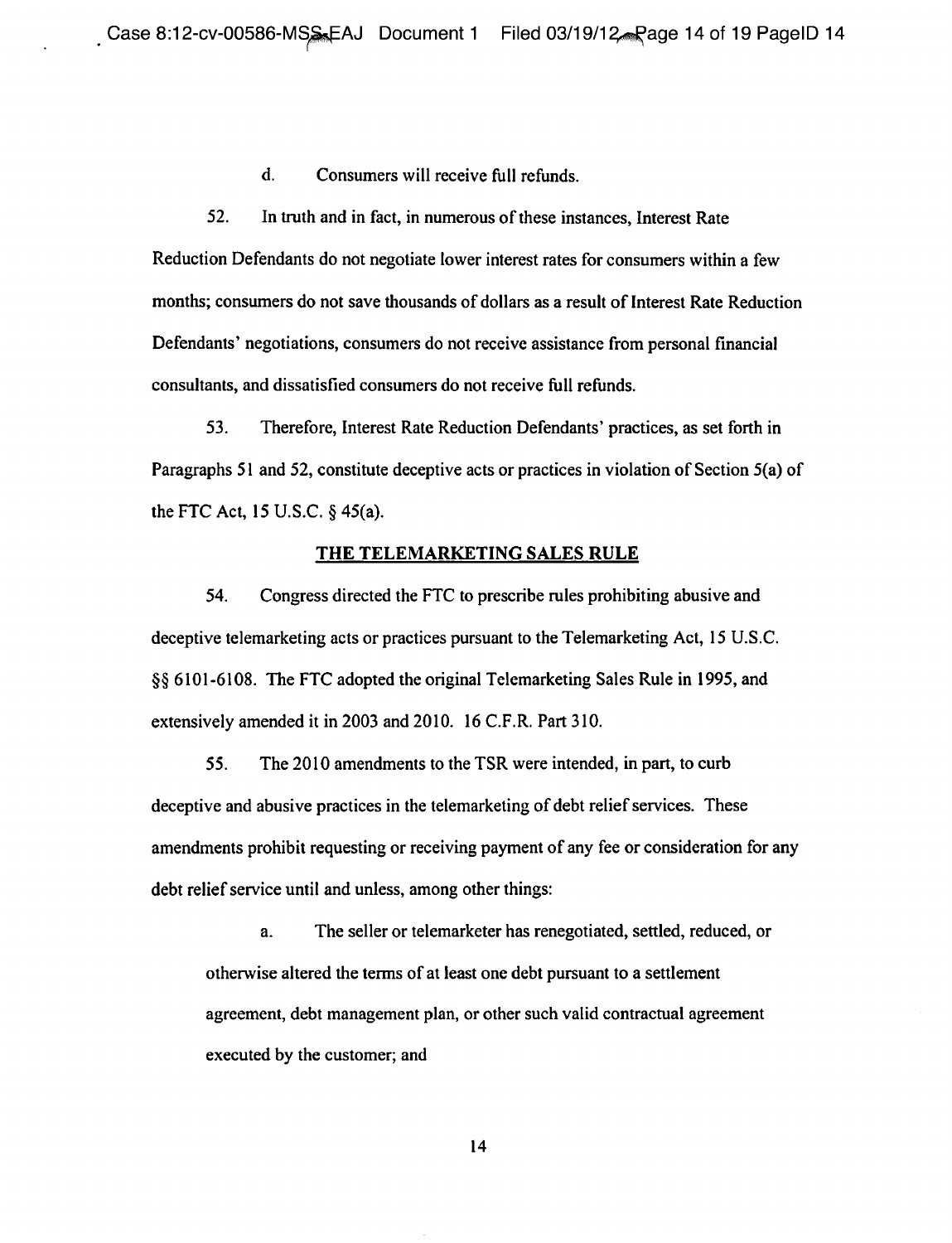b. The customer has made at least one payment pursuant to that settlement, debt management plan, or other valid contractual agreement between the customer and the creditor or debt collector.

56. The TSR also prohibits, while engaged in telemarketing, misrepresenting, directly or by implication, material aspects of any debt relief service, including, but not limited to, the amount of money that a customer may save by using such service, and the amount of time necessary to achieve the represented results,  $16$  C.F.R. $\S$  310.3(a)(2)(x).

57. Interest Rate Reduction Defendants are "seller[s]" or "telemarketer[s]" engaged in "telemarketing," as those terms are defined in the TSR, 16 C.F.R. g 310.2(aa), (cc), and (dd).

58. Interest Rate Reduction Defendants have "assisted and facilitated" sellers or telemarketers by providing substantial assistance or support while knowing or consciously avoiding knowing that the sellers or telernarketers are engaged in any act or practice that violates  $\S\S 310.3(a)$ , (c) or (d), or  $\S 310.4$  of the TSR. 16 C.F.R.  $\S 310.3(b)$ .

59. Interest Rate Reduction Defendants are engaged in the marketing and sale of a "debt relief service," as that term is defined in the TSR,  $16$  C.F.R.  $\S$  310.2(m).

60. Pursuant to Section 3(c) of the Telemarketing Act, 15 U.S.C.  $\S$  6102(c), and Section 18(d)(3) of the FTC Act, 15 U.S.C.  $\S$  57a(d)(3), a violation of the TSR constitutes an unfair or deceptive act or practice in or affecting commerce, in violation of Section 5(a) of the FTC Act, 15 U.S.C.  $\S$  45(a).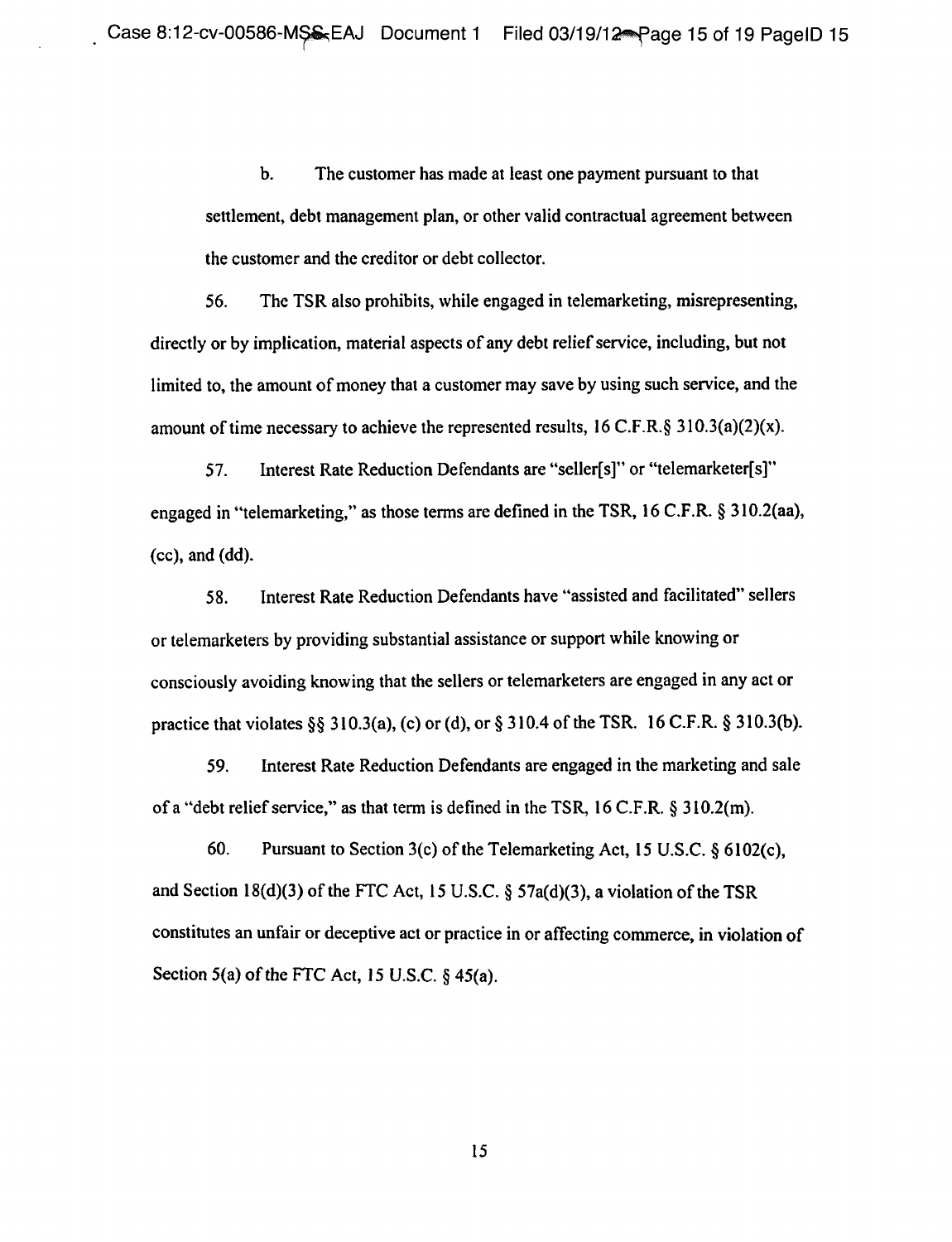# **VIOLATIONS OF THE TELEMARKETING SALES RULE BY INTEREST RATE REDUCTION DEFENDANTS**

# **COUNT THREE**

# **Requesting and Receiving Prohibited Advance Payments**

61. In numerous instances, in connection with the telemarketing of debt relief services, Interest Rate Reduction Defendants have requested and received payment of a fee or consideration for such service before;

a. Renegotiating, settling, reducing, or otherwise altering the terms of at least one debt pursuant to a settlement agreement, debt management plan, or other such valid contractual agreement executed by the customer; and

b. The customer has made at least one payment pursuant to that settlement agreement, debt management plan, or other valid contractual agreement between the customer and the creditor or debt collector.

62. Interest Rate Reduction Defendants' acts or practices, as described in Paragraph 61, violate Section  $310.4(a)(5)(i)$  of the TSR, 16 C.F.R. §  $310.4(a)(5)(i)$ .

# **COUNT FOUR**

# **Misrepresenting Debt Relief Services**

63. In numerous instances, in connection with the telemarketing of debt relief services, Interest Rate Reduction Defendants have misrepresented, directly or by implication, material aspects of the debt relief service they sell, including that:

a. They will negotiate lower interest rates for consumers within a few months;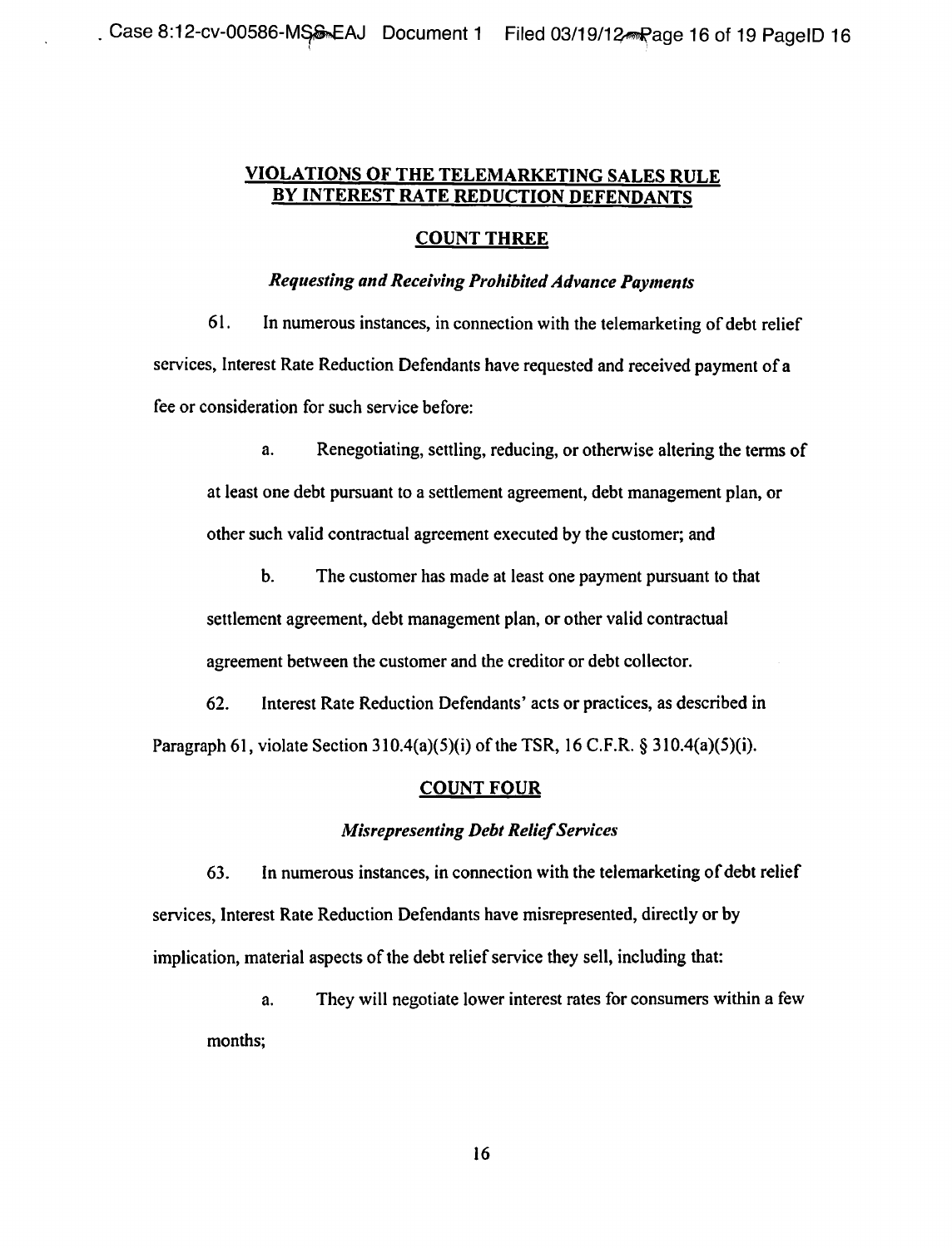b. Consumers will save thousands of dollars as a result of Interest Rate Reduction Defendants' negotiations;

c. Consumers will receive assistance from a personal financial consultant; and

d. Consumers will receive full refunds.

64. Interest Rate Reduction Defendants' acts or practices, as described in Paragraph 63, violate Section 310.3(a)(2)(x) of the TSR, 16 C.F.R.§ 310.3(a)(2)(x).

# COUNT FIVE

65. In numerous instances, in connection with the telemarketing of debt relief services, Fisher has provided substantial assistance or support to sellers or telemarketers who he knew or consciously avoided knowing are engaged in acts or practices that violate §§ 310.3(a), (c) or (d), or § 310.4 of the TSR.

66. Defendant's acts or practices as alleged in Paragraph 65 violate Section 310.3(b) of the TSR, 16 C.F.R. \$ 310.3(b).

#### **CONSUMER IN JURY**

67. Consumers have suffered and will continue to suffer substantial injury as a result of Defendants' violations of the FTC Act and the TSR. In addition, Defendants have been unjustly enriched as a result of their unlawful acts or practices. Absent injunctive relief by this Court, Defendants are likely to continue to injure consumers, reap unjust enrichment, and harm the public interest.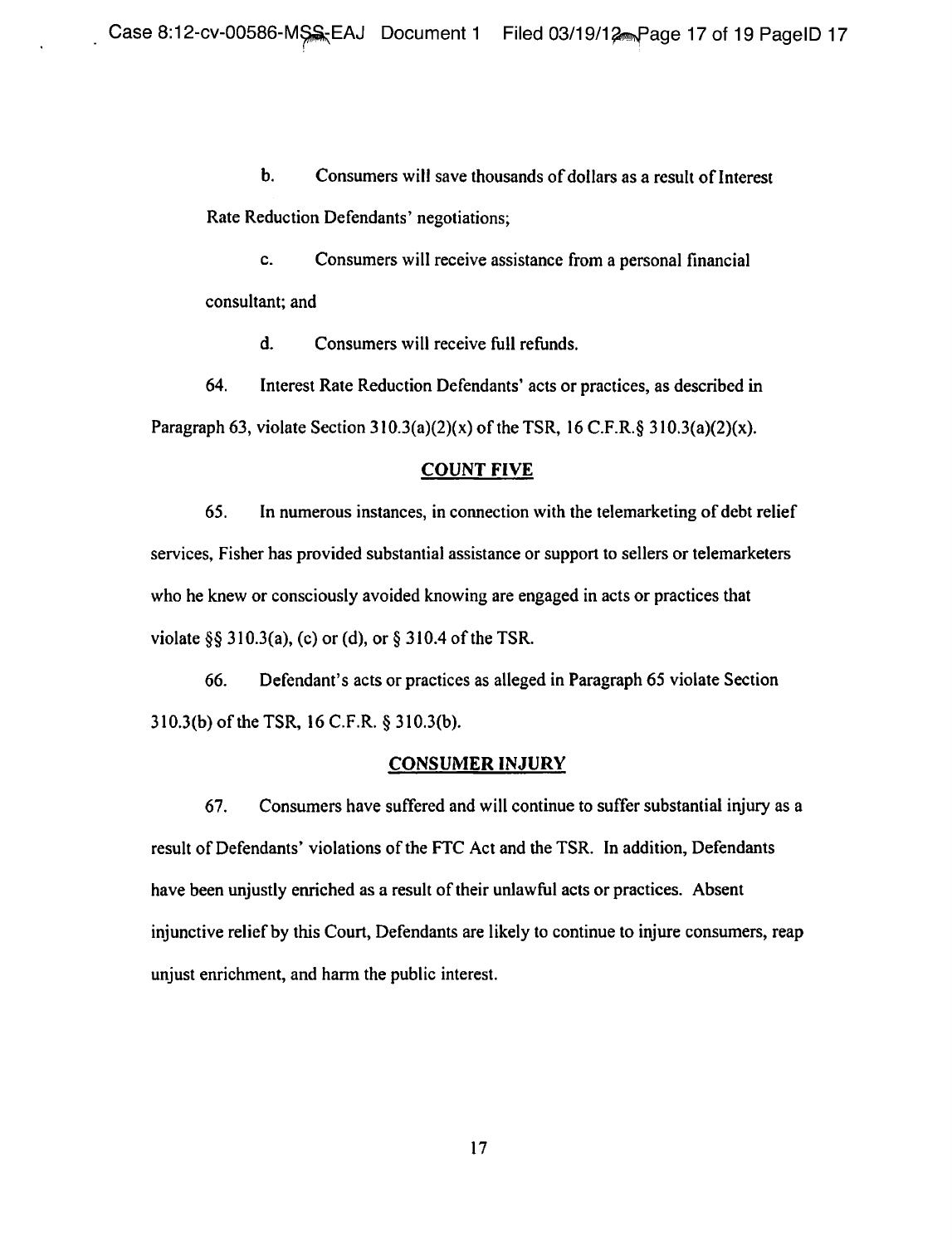#### THIS **COURT'S POWER TO GRANT RELIEF**

68. Section 13(b) of the FTC Act, 15 U.S.C. § 53(b), empowers this Court to grant injunctive and such other relief as the Court may deem appropriate to halt and redress violations of the FTC Act. The Court, in the exercise of its equitable jurisdiction, may award ancillary relief, including rescission or reformation of contracts, restitution, the refund of monies paid, and the disgorgement of ill-gotten monies, to prevent and remedy any violation of any provision of law enforced by the FTC.

69. Se ction 19 of the FTC Act, 15 U.S.C. g 57b, and Section 6(b) of the Telemarketing Act, 15 U.S.C. g 6105(b), authorize this Court to grant such relief as the Court finds necessary to redress injury to consumers resulting from Defendants' violations of the TSR, including the rescission or reformation of contracts, and the refund of money.

#### **PRAYER FOR RELIEF**

Wherefore, Plaintiff FTC, pursuant to Sections 13(b) and 19 of the FTC Act, 15 U.S.C.  $\S$  53(b) and 57b, Section 6(b) of the Telemarketing Act, 15 U.S.C.  $\S$  6105(b), and the Court's own equitable powers, requests that the Court:

A. Award Plaintiff such preliminary injunctive and ancillary relief as may be necessary to avert the likelihood of consumer injury during the pendency of this action and to preserve the possibility of effective final relief, including, but not limited to, temporary and preliminary injunctions, an order freezing assets, immediate access, and the appointment of a receiver;